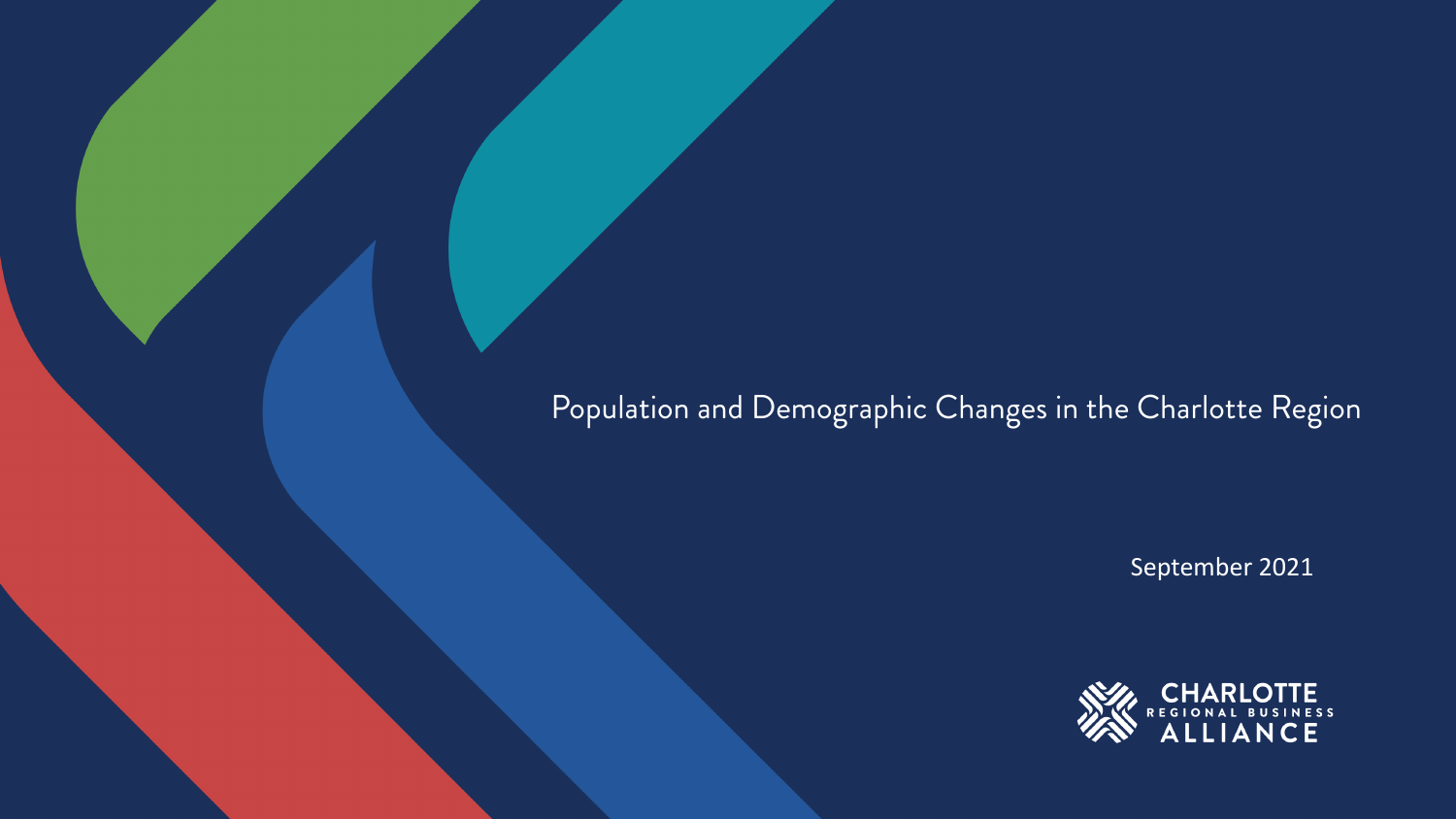## POPULATION GROWTH (2010-2020)

The 2020 Decennial Census showed rapid growth in the Charlotte Region, which grew by 16.3 percent since 2010, outpacing North Carolina (9.5%), South Carolina (10.7%) and the nation  $(7.4\%)$ .

The fastest growth occurred in Mecklenburg County and its surrounding suburban communities: Cabarrus County, NC; York County, SC; and Lancaster County, SC.

The top four counties in the Charlotte Region were also some of the fastest growing in their respective states. Two of the top five counties in each state were in the Charlotte Region. As talent continues to be the most significant factor in most companies' location decisions, the growth of the Charlotte Region is one of its greatest selling points.





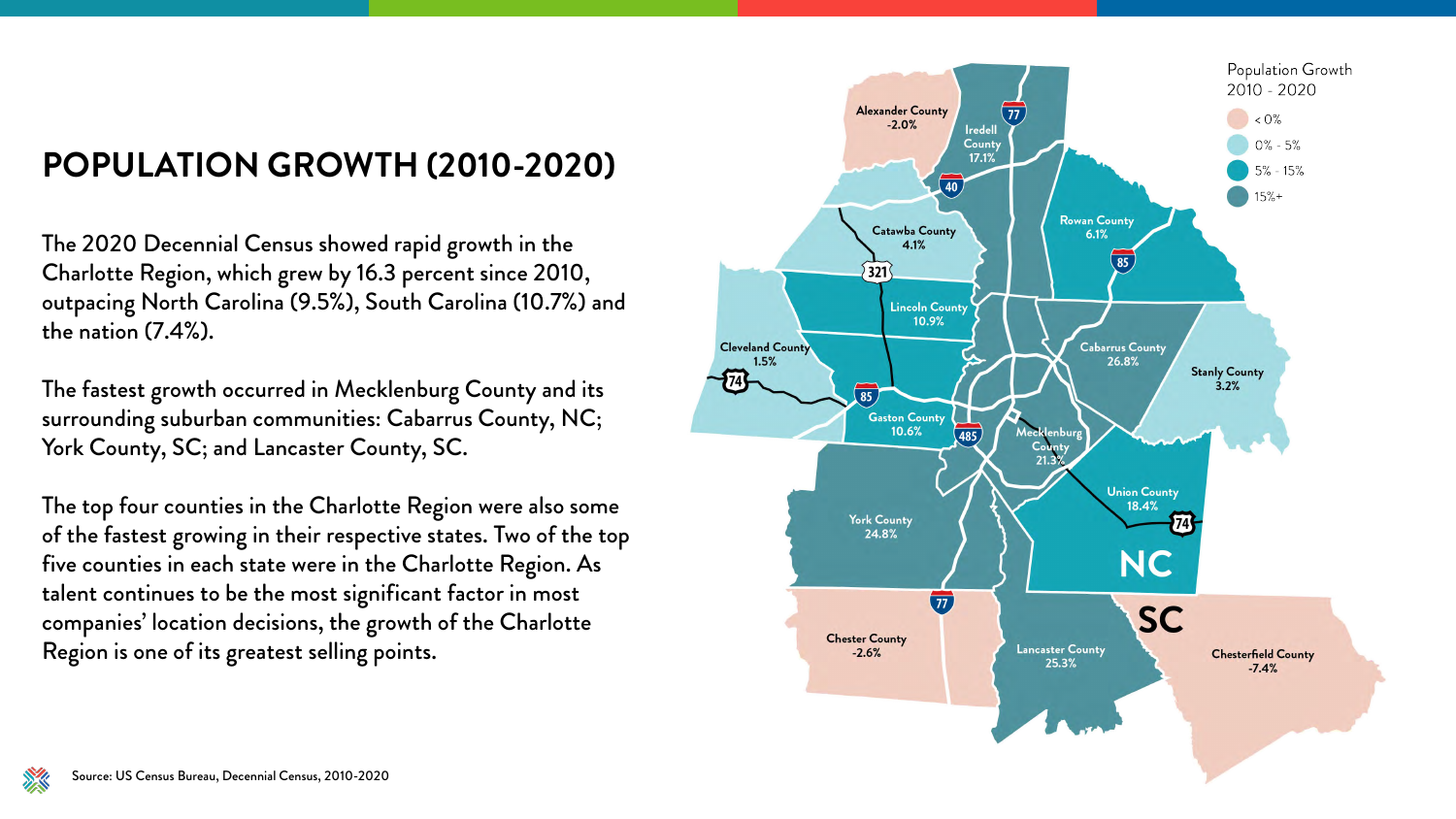





Decennial Census' may be because of changes to how the US Native Hawaiian and Other Pacific Islander\* While some of the growth in diversity between the 2010-2020 Census Bureau asked the question and coded the answers, the shifts towards more diversity is in line with previous trends.

# **DIVERSIFYING POPULATION**

In addition to rapid growth during the past decade, the Charlotte Region has also become more diverse. The fastest growth was among those who identified as Some Other Race (209%), Multiracial (192%), and Asian (83%).

The Charlotte Region, like much of the South, continued to have a higher share of Black or African American residents compared to the nation (12.4%) and a lower share of Hispanic or Latino residents (18.7%).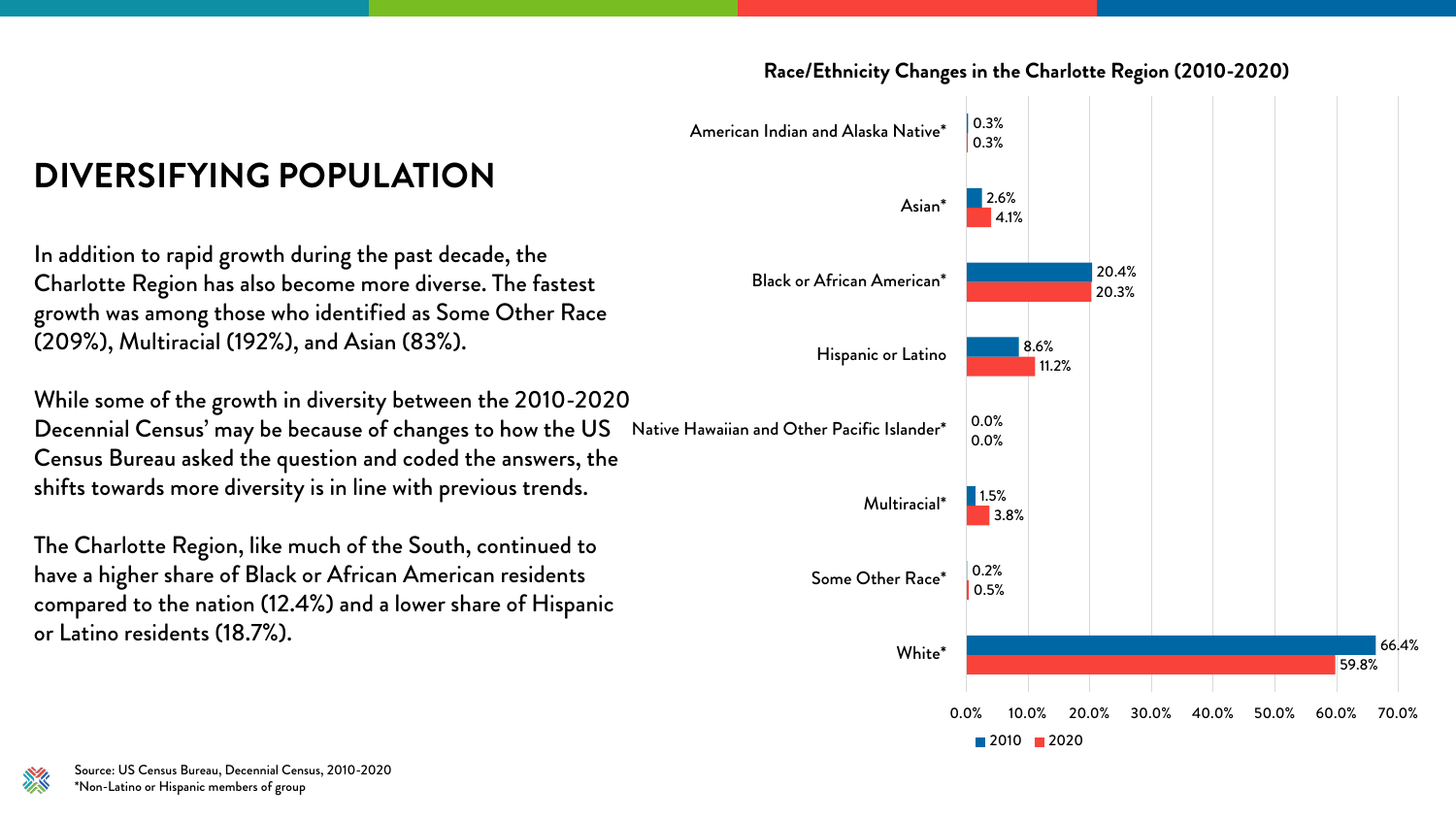#### **FASTEST GROWING MAJOR METROS**

During the past decade, population growth has been concentrated among metro areas in the Southern and Western portions of the US. Eight of the top 10 fastest growing major metros were in Texas, Florida, or the Carolinas. The Charlotte Region has benefited from these population shifts which are largely driven by lower costs of living, quality of life, weather, and job opportunities.

The Charlotte MSA had the 9<sup>th</sup> fastest growth during the past decade, and grew even faster towards the end of the decade. From 2019-2020, the Charlotte MSA grew the 5<sup>th</sup> fastest among major metros behind only Austin, Phoenix, Raleigh, and Las Vegas.

Given the extremely tight labor market, and the increasing importance of human capital in the knowledge economy, the Charlotte Region's ability to attract people is crucial to its



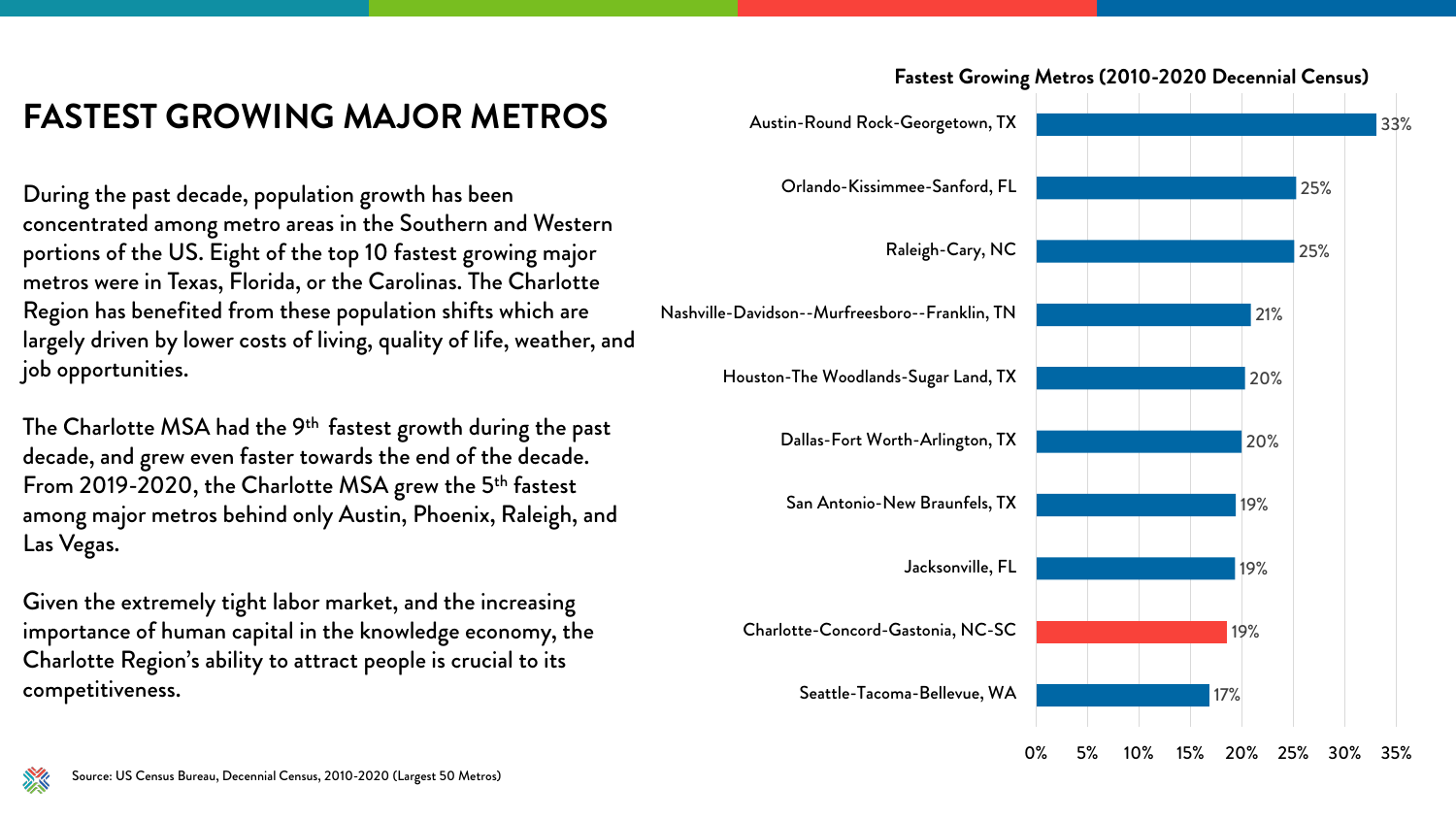## **WHERE PEOPLE ARE MOVING FROM?**

Most of the population growth in the Charlotte Region is from in-migration, with 104 people moving into the region every day. Not surprisingly, the Charlotte Region is gaining people from many of the large cities in the Northeast, with NYC providing by far the most people. However, there are large contingents from nearby cities in the Carolinas as well as mid-sized southern cities and large cities in California.

#### Metros with at least 500 people (net) to the Charlotte Region annually.

Los Angeles, CA (500)

San Diego, CA (600)



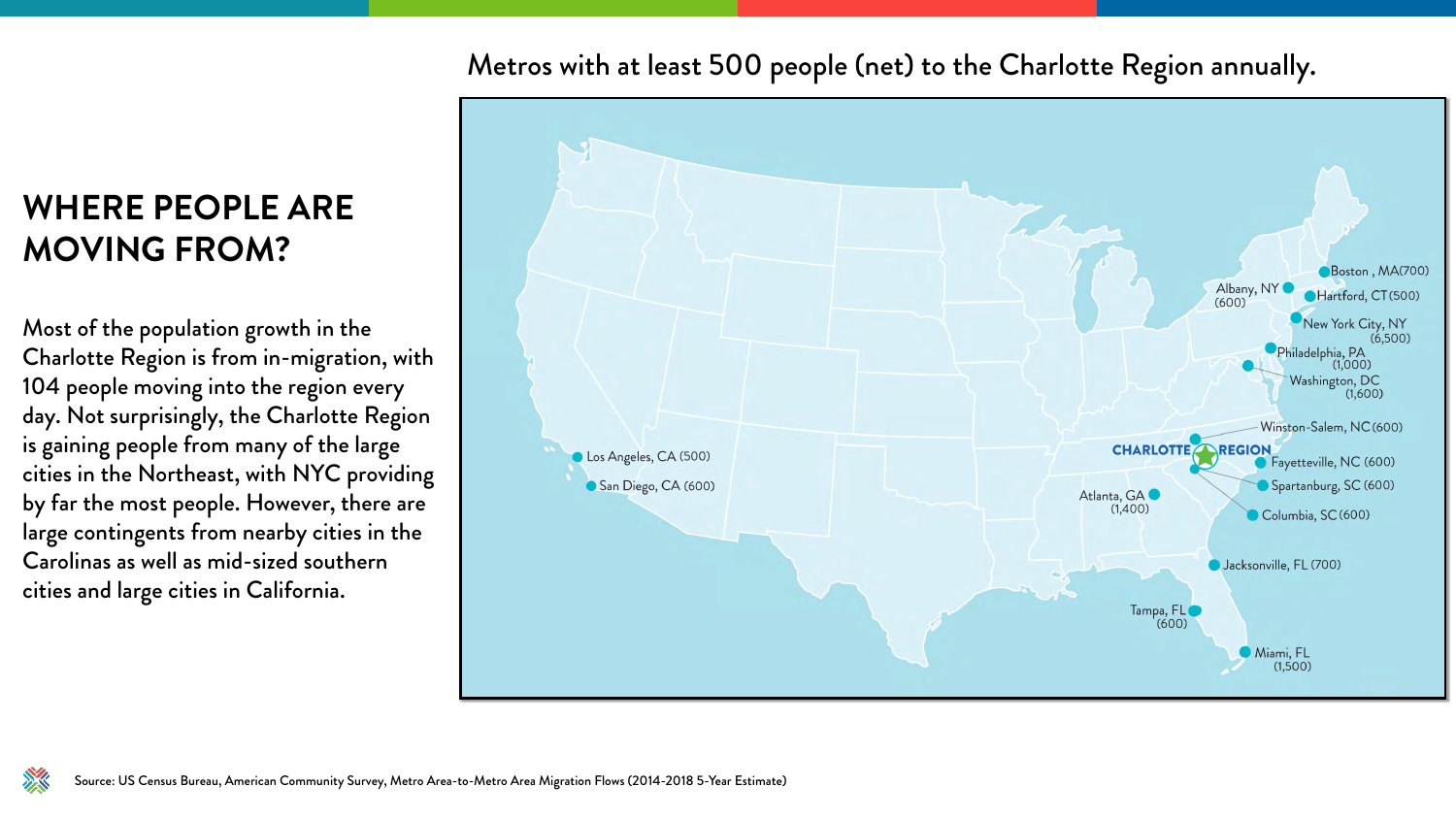

#### **Movers into the Region Skew More Educated**



### **WHO IS MOVING INTO THE CHARLOTTE REGION?**

In general, movers into Charlotte Region tend to be more educated, younger, and wealthier than residents already living in the region.



Source: US Census Bureau, American Community Survey, Geographic Mobility By Selected Characteristics In The United States, (Movers from Different State), Charlotte MSA, 2019 (1-Year Estimate)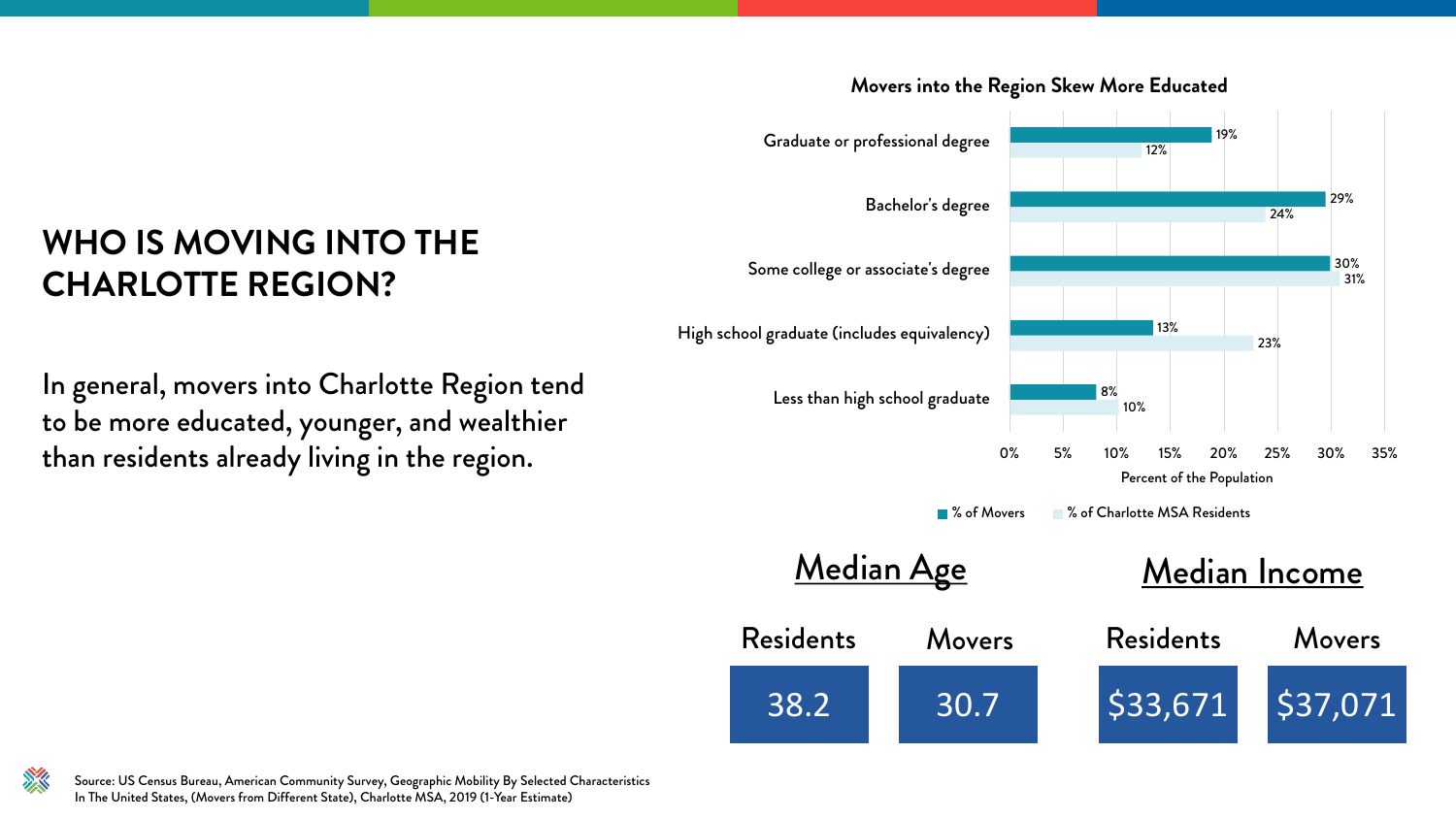| Median Age       |               | Median Income    |          |
|------------------|---------------|------------------|----------|
| <b>Residents</b> | <b>Movers</b> | <b>Residents</b> | Movers   |
| 38.2             | 30.0          | 533,671          | \$17,512 |





#### **WHO IS MOVING INTO THE CHARLOTTE REGION?**

In general, foreign movers into the Charlotte Region skew to the extremes for educational attainment. Over 50% are either highly educated or do not have a high school degree. Like those moving from within the United States, they tend to be younger, but unlike them they tend to be lower income.



Source: US Census Bureau, American Community Survey, Geographic Mobility By Selected Characteristics In The United States, (Movers from Different Country), Charlotte MSA, 2019 (1-Year Estimate)



#### **Movers from Foreign Countries are Skewed Towards Highly Educated and Less than HS**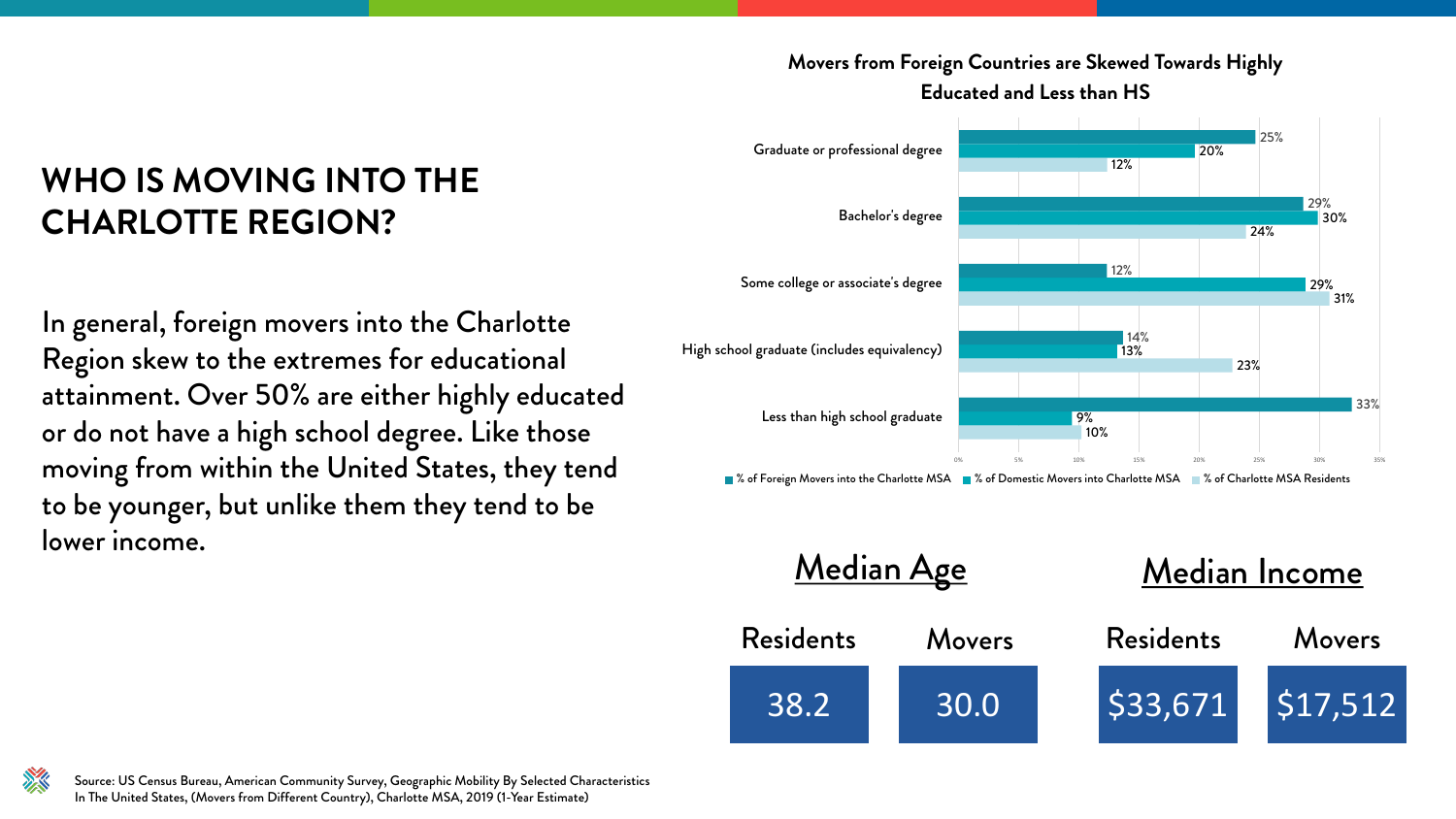## **PROJECTED GROWTH (2020-2050)\***

The CLT Region is expected to grow by 50% by 2050, going from about 3 million to 4.5 million. The addition of 1.5 million residents is the equivalent of adding the Raleigh MSA to the Charlotte Region over the next 30 years.

That growth is expected to be concentrated within the urban and suburban counties. The fastest growth is expected in York County, SC and Lancaster County, SC which are expected to at least double in size over the next 30 years. Mecklenburg County is expected to add over 600,000 residents, or about the current-day populations of York County, SC; Lancaster County, SC; and Union County, NC combined.

Given the rapid expected growth in the region, continued investment in infrastructure will be critical to the region's competitiveness.



\*Projections assume continuation of previous trends and do not account for specific projects that may alter how a county may grow in the future. For SC counties, 2019-2035 projections are from SC Revenue and Fiscal Affairs Office and were extended out to 2050 by the CLT Alliance. All projections in NC are by NC OBSM.



Source: NC OBSM (Vintage 2020) and SC Revenue and Fiscal Affairs Office (Vintage 2019)